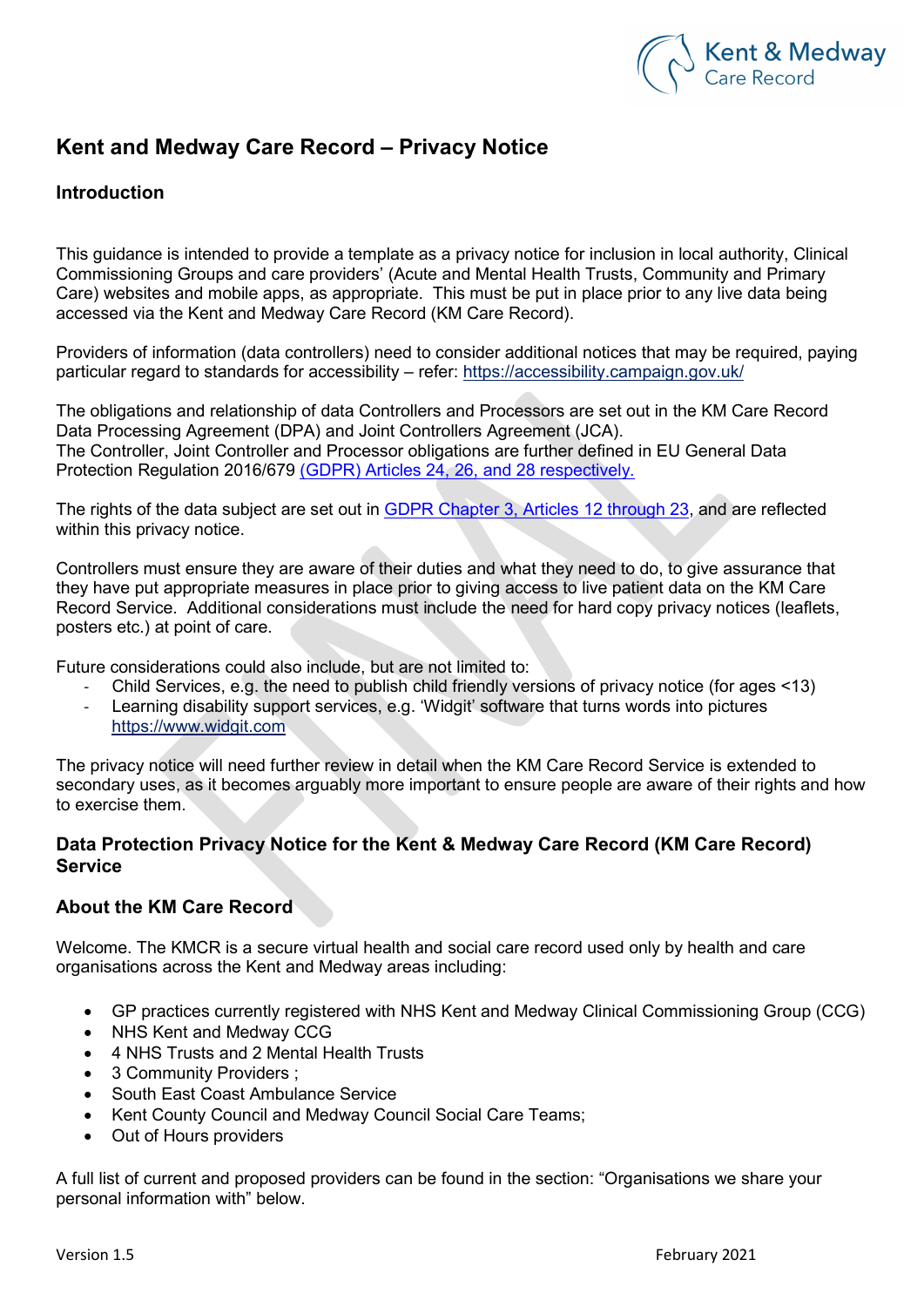## What is the Kent & Medway Care Record (KM Care Record)?



The Kent & Medway Care Record is an Electronic Health Record linking system that provides a read-only summary of that data (information) to a health or social care professional when required for the purpose of providing your health and social care. The system, provided by Graphnet, brings together patient/client's information across health and social care systems in a secure manner, giving a summary of your information from within a number of local records.

Benefits of such a system are:

- Improved quality of care information about your care will be instantly available to professionals to enable accurate diagnosis and on-going treatment. Duplication of tests will be avoided.
- Improved patient safety there will be greater visibility for health and social care providers about your current medications, allergies and adverse reactions.
- Reduced delays in care test results will be readily available reducing waiting times.

The KM Care Record pulls your information from several important areas of health and care including:

- Primary care e.g. GP practices
- Community services
- Mental health services
- Social care
- Secondary care e.g. hospitals
- Specialist services e.g. South East Ambulance services

All organisations take the duty to protect your personal information and confidentiality very seriously and are committed to taking all reasonable measures to ensure the confidentiality and security of personal information for which they are responsible. The KM Care Record system has been built in such a way as to ensure its use can be audited at any time. This allows confidentiality to be monitored where necessary

## The purpose(s) of the sharing:

The KM Care Record allows authorised workers in health or social care, easy access to your information that is critical to support decision-making about your care and treatment. It shares important information about your health and care including:

- Any current health or care issues
- Your medications
- Allergies you may have
- Results of any recent tests that you may have had
- Details on any plans created for your care or treatment
- Information on any social care or carer support you may receive

#### Information recorded about you across the NHS and care organisations

When you contact an NHS or care organisation as a patient / service user, organisations collect information about you and keep records about the care and services provided. If you contact organisations for any other reason they may also record information about you e.g. complaints or dealing with Freedom of Information requests.

All partner organisations listed are registered with the Information Commissioner's Office to process your personal information in accordance with the current Data Protection Act 2018 and any subsequent revisions. The data protection notifications for all participating organisations can be found on the Information Commissioner's website at www.ico.gov.uk. This guidance explains the types of information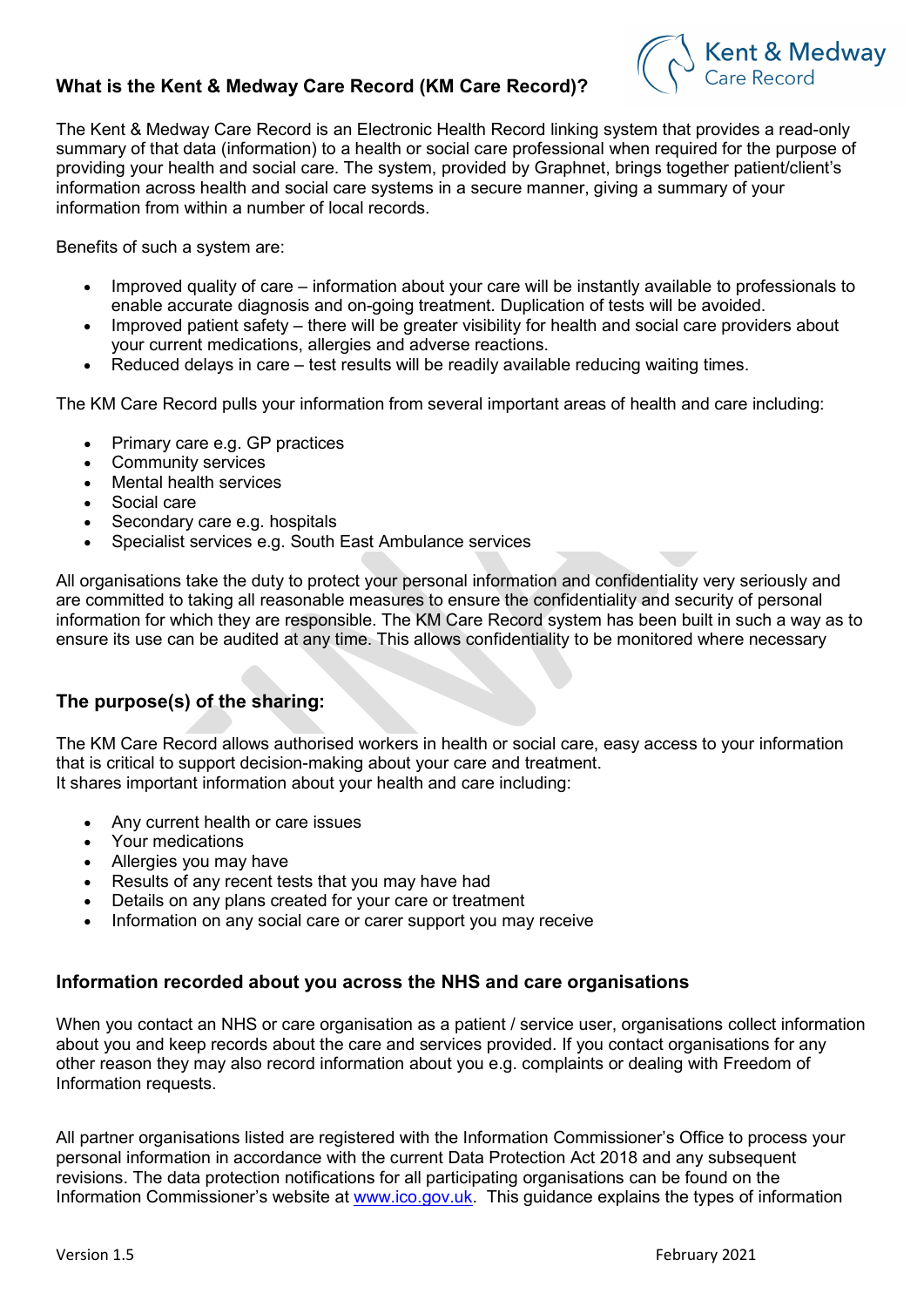that is recorded about you, why this is necessary and the ways in which this information may be used. It also covers:



- What the Kent & Medway Care Record (KMCR) is
- The purpose(s) of the sharing
- The categories of information we share,
- Our legal reason for sharing
- The full list of organisations we share your information with
- How the information will be made available
- How long we keep your record
- How we keep your personal information safe and secure
- Your rights
- How you can access the information we keep about you
- Correcting inaccurate information
- How you can object to your information sharing via KMCR
- Your right to complain:
- Your NHS Data Matters and the National Data Opt-Out
- The NHS Constitution
- **NHS Digital**

## The categories of personal information we share:

Personal identifiable information (or personal data) means any information about an individual from which, on its own or together with other information, that person may be identified. It does not include information where the identity has been removed (anonymous data). The personal data that is collected and shared includes:

- Identifying Data: basic details about yourself e.g. Forename, Surname, Address, Date of Birth, Gender, Age, Postal Address, Postcode, Telephone Number, Email address, NHS Number and Hospital ID
- Special categories of Personal Data: Racial or ethnic origin, Physical/mental health or condition. For example, contact we have had with you such as appointments or clinic visits; notes and reports about your health, treatment and care; results of x-rays, scans and laboratory tests; relevant information from people who care for you and know you well such as health staff and relatives /carers; alerts and/or notifications for example high risk medicines.

However, not every element of personal data is part of the joint record. Your information is not disclosed to any other third parties without your permission unless there are exceptional circumstances, such as if the health and safety of others is at risk or if the law requires us to pass on such information. An example of the sensitive information that will be left out is fertility treatment records.

It is essential that your details are accurate and up to date. Always check that your personal details are correct and please inform us of any changes as soon as possible. If you think any information is inaccurate or incorrect then please contact your health or care provider to discuss this further. This could be your GP practice or the health or social care staff that provided or are currently providing your treatment and care.

## What is the lawful basis for the sharing?

The processing (sharing) of personal data for these purposes is permitted under Articles 6(1) (d) and 6(1) (e) of the EU General Data Protection Regulation 2016/679 (GDPR) and UK Data Protection Act 2018 (DPA):

- **Vital Interest:** processing is necessary in order to protect the vital interests of the data subject or of another natural person.
- Public Task: the processing is necessary for the performance of a task carried out in the public interest or in the exercise of official authority vested in the controller.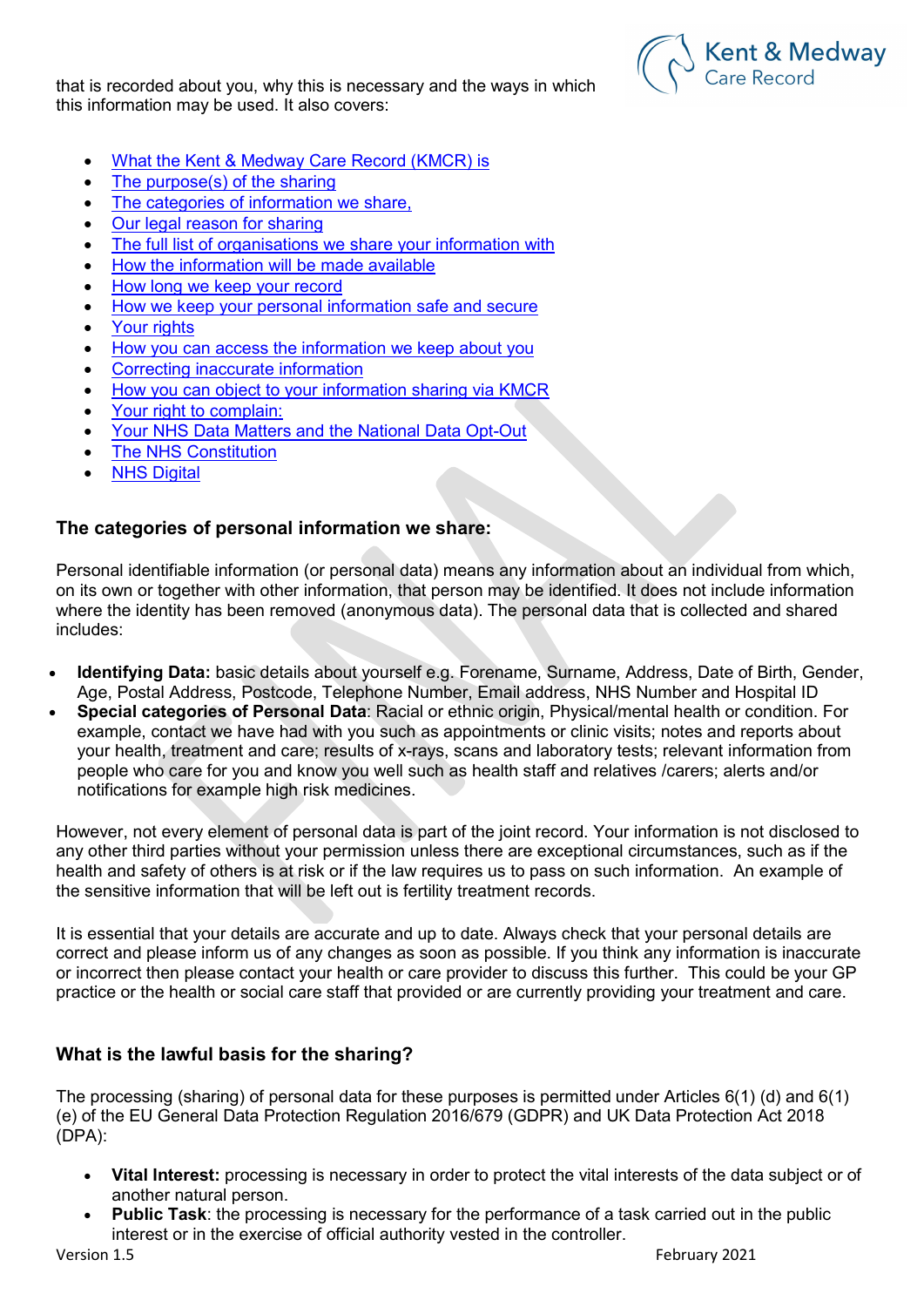

The processing (sharing) of special categories of personal data via the KM Care Record system is permitted under Article 9 (2) (b) and (h) and Article 10 of the GDPR and the UK Data Protection Act 2018 (DPA):

 Direct Care and Administration: processing is necessary for the purposes of preventive or occupational medicine, for the assessment of the working capacity of the employee, medical diagnosis, the provision of health or social care or treatment or the management of health or social care systems and services on the basis of Union or Member State law or pursuant to contract with a health professional and subject to the conditions and safeguards.

KM Care Record testing is required to validate accuracy and completeness of patient records within the system. This is a clinical safety issue and supported under GDPR Article 6(1)(e) official authority, and Article 9(2)(b) where information technology staff (who are not healthcare professionals) will be appraising the data. The data used for testing will be anonymised wherever possible, minimised where live patient data is necessary, and only used in a proportionate manner to meet the test criteria. All such data will be deleted from the test system immediately upon completion of the tests.

 Criminal Offence: Criminal offence data is limited to that which relates to your health or care, a comprehensive register of criminal convictions will not be kept and the condition of Article 10 of the GDPR as well as s10(5) of the DPA 2018 has been fulfilled.

The legal obligation relies on the Health and Social Care Act 2012 s251(b) (as amended by the Health and Social Care (Safety and Quality) Act 2015 which created a statutory 'duty to share').

We will also recognise your rights established under UK case law collectively known as the "Common Law Duty of Confidentiality" to keep information about you confidential.

## Organisations we share your personal information with:

Personal Data (including special category data) will only be shared between the health and social care organisations which have signed the KM Care Record Joint Controller or Data Sharing Agreement, and authorised data processors for the purposes of providing health and social care. These currently include:

- Dartford and Gravesham NHS Trust (D&G)
- East Kent Hospitals University NHS Foundation Trust (EKHUFT)
- Medway Maritime Hospital Medway NHS Foundation Trust (MFT)
- Maidstone and Tunbridge Wells NHS Trust (MTW)
- Kent and Medway Partnership NHS and Social Care Partnership Trust (KMPT)
- North East London Foundation Trust (NELFT)
- Kent Community Health NHS Foundation Trust (KCHFT)
- Virgin Care Services
- Medway Community Healthcare (MCH)
- General Practitioners
- South East Coast Ambulance Service (SECAmb)
- Integrated Care 24 (IC24)
- Out of Hours providers (currently IC24, SECAmb and MCH)
- Kent and Medway Clinical Commissioning Group (KM CCG)
- Kent County Council (children and adults services) (KCC)
- Medway Council (children and adults services) (MWC)

In the future it is likely that the KM Care Record will be extended to a wider range of health and care providers. This may include:

- Other Providers of community health services
- Community Pharmacies (Chemists)
- Hospices.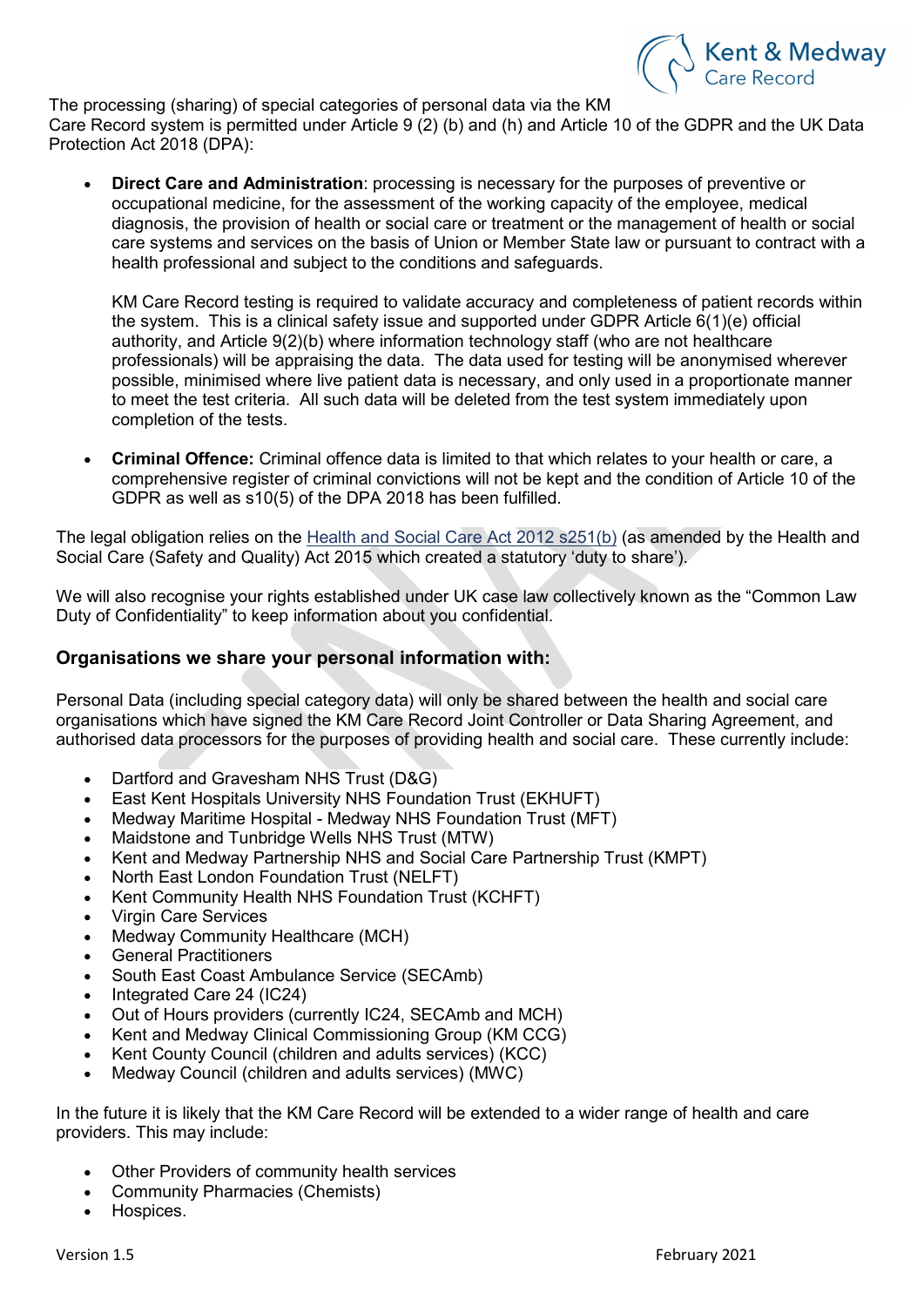## How will the information be made available?



The information is accessed in real time and on-demand and presented as a read only view; meaning that the information from a provider's local record is not changed. Access to your information depends on the user having access in their own clinical systems, so professionals can only see information regarding individuals that are being referred for care or treatment or are being treated by them.

## How long do we keep your record?

The KM Care Record is only used to share, rather than store, data contained within a local record. Your records are kept for as long as necessary by local partners in accordance with your care. The retention schedules are aligned to the best practice outlined by NHS Digital. This information can be found in a document called "NHS Records Management Code of Practice for Health and Social Care 2020" and can be found on the following link - NHS Records Management Code of Practice for Health and Social Care 2020

## How we keep your personal information safe and secure?

To protect personal and special category information we ensure the information we hold is kept in secure locations and restrict access to information to authorised personnel only.

Our appropriate technical and security measures include:

- annual staff training
- robust policies and procedures e.g. password protection
- technical security measures to prevent unauthorised access
- complying with Data Protection Legislation;
- encrypting information transmitted between partners;
- implementing and maintaining business continuity, disaster recovery and other relevant policies and procedures
- completion of the NHS Data Security and Protection (DSP) Toolkit introduced in the National Data Guardian review of data security, consent and objections, and adhere to robust information governance management and accountability arrangements;
- use of 'user access authentication' mechanisms to ensure that all instances of access to any Personal Data under the Kent Medway Care Record (KM Care Record) system are auditable against an individual; i.e. role-based access and smartcard use to ensure appropriate and authorised access
- ensuring that all employees and contractors who are involved in the processing of Personal Data are suitably trained, on an annual basis, in maintaining the privacy and security of the Personal Data and are under contractual or statutory obligations of confidentiality concerning the Personal Data.
- Regular audit of practices to ensure adherence against these criteria

The NHS Digital Code of Practice on Confidential Information applies to all staff who access the KM Care Record, they are required to protect your information, inform you of how your information will be used, and allow you to decide if and how your information can be shared.

All staff with access to Personal Data are trained to ensure information is kept confidential.

#### What are your rights?

Under the Data Protection Legislation, you have the right:

To be informed of the uses of your data- this enables you to be informed how your data is processed. (the purpose of this document)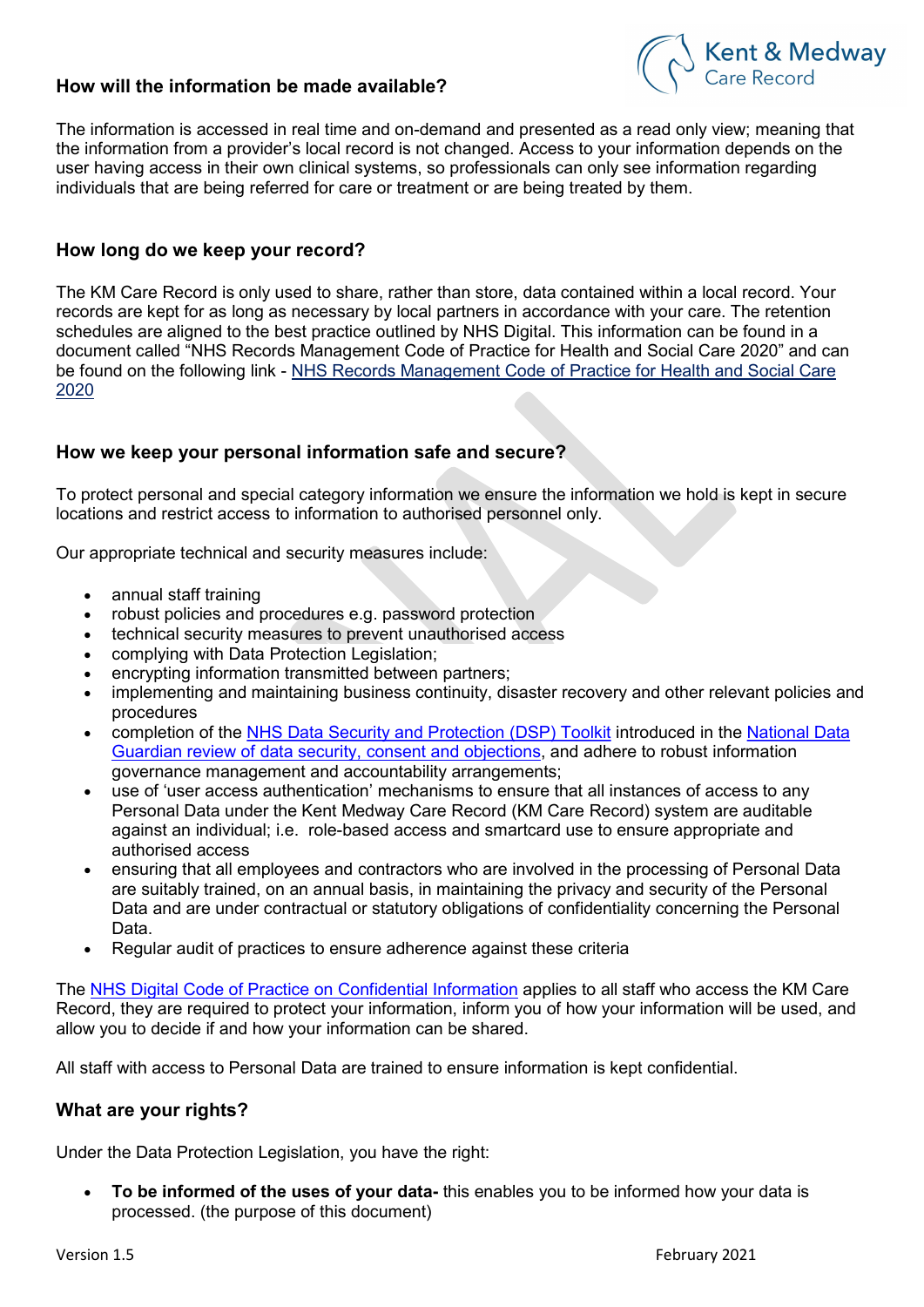

- Of access this enables you to receive a copy of the personal information held about you and to check the lawful processing of it.
- To rectification this enables you to have any incomplete or inaccurate information held about you corrected
- To erasure this enables you to request that we erase personal data about you that we hold. This is not an absolute right, and depending on the legal basis that applies, we may have overriding lawful grounds to continue to process your data.
- To restrict processing this enables you to ask us to suspend the processing of personal information about you, for example if you want us to establish its accuracy or the reason for processing it.
- To **data portability** this enables you to transfer your electronic personal information to another party.
- To **object** You have the right to object to processing of personal data about you on grounds relating to your particular situation. The right is not absolute and we may continue to use the data if we can demonstrate compelling legitimate grounds.
- In relation to **automated decision making & profiling -** this enables you to be told if your data is being processed using automated software note: there is no automated decision making or profiling in KMCR)

If you wish to exercise your rights in any of the ways described above you should contact the Data Protection Officer at the care giving organisation.

## How can I access the information you keep about me?

To access your Personal Data you should contact your health or care provider in the first instance, to discuss this further. This could be your GP practice or the health or social care staff that provided or are currently providing your treatment and care.

You have a right to see or obtain a copy of personal information that we hold about you in accordance with General Data Protection Regulation 2016/679 (GDPR), and the UK Data Protection Act 2018 (DPA).

All requests for access to personal information must be submitted verbally or in writing. Please note proof of identity will be required for us to be able to assist you.

## Correcting inaccurate information

If you believe that we hold inaccurate information in your health or care record you should contact your health or care provider in the first instance, to discuss this further. This could be your GP practice or the health or social care staff that provided or are currently providing your treatment and care.

## How can I object to my data being shared via KM Care Record?

You have the right to object to your information being shared on the KM Care Record on grounds relating to your particular situation. The right is not absolute and we may continue to use the data if we can demonstrate compelling legitimate grounds. When considering your objection, we will consider whether you can still be provided with safe individual care.

We ask you to think carefully before making this decision. Sharing your health and social care information will make it easier for services to provide the best treatment and care for you when you most need it.

Health and social care staff use your confidential information to help with your treatment and care. For example, when you visit a hospital your consultant may need to know the medicines you take.

If you do wish to object, you should contact your health or social care provider involved in your care, and understand what it means for you.

If you choose to object: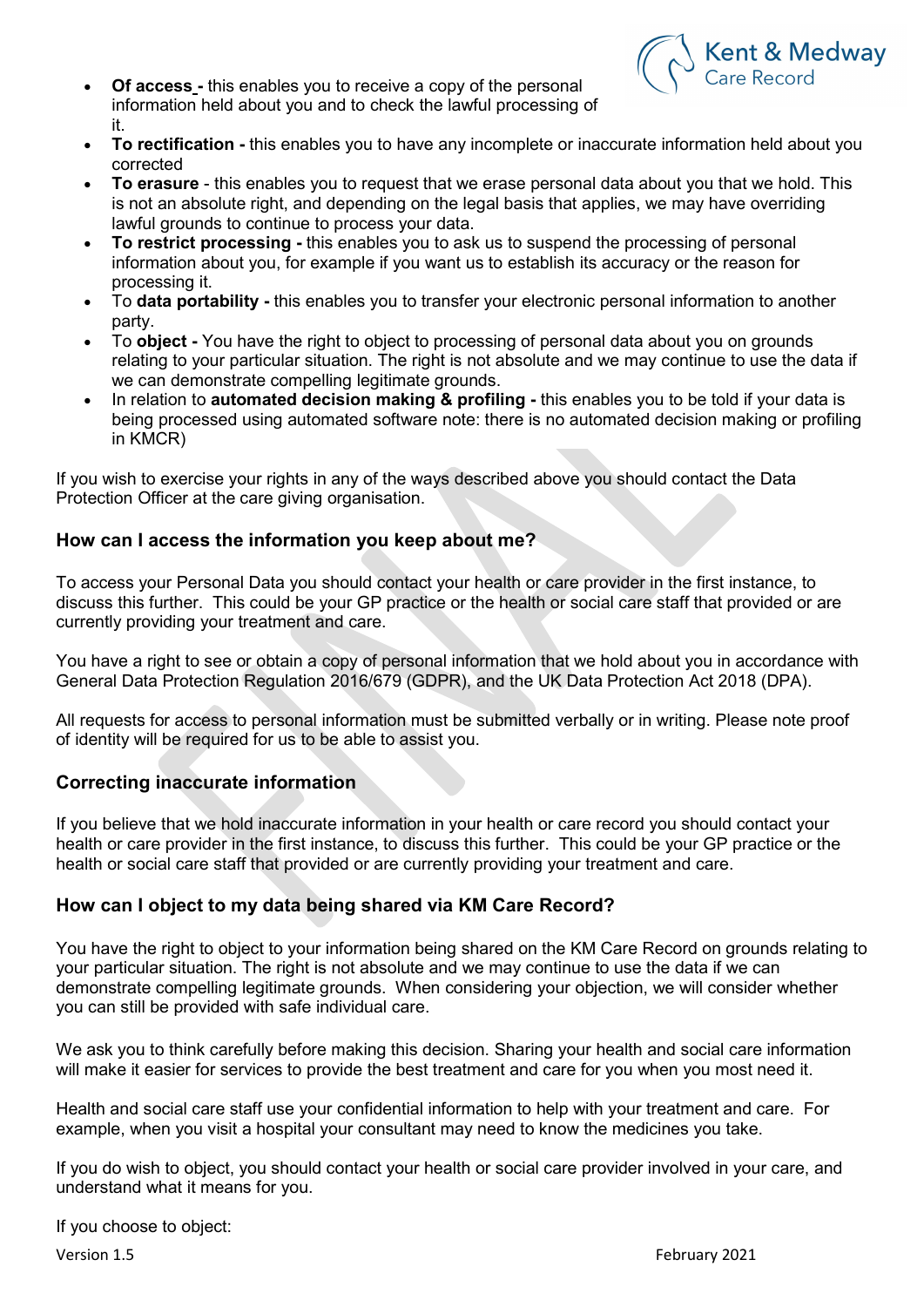

- You may have to answer questions repeatedly because your full history may not be available to the care professional assessing you.
- Decisions about your care may take longer, even in emergency situations, as history needs to be confirmed.
- Some medical tests may get repeated unnecessarily e.g. if you had a blood test with your hospital consultant, your GP may not be able to see this.

#### Right to complain:

You can get further advice or report a concern directly to the KCHFT Data Protection Officer at kentchft.dataprotectionofficer@nhs.net.

You also have the right to contact the UK's data protection supervisory authority (Information Commissioner's Office) by:

Post: Information Commissioner's Office, Wycliffe House, Water Lane, Wilmslow, Cheshire SK9 5AF

- Telephone: 0303 123 1113 (local rate) or 01625 545745 (national rate)
- Email: https://ico.org.uk/concerns/handling/

Further information about the way in which the NHS uses personal information and your rights is published by NHS Digital:

## Your NHS Data Matters and the National Data Opt-Out

The national data opt-out is a service that allows patients to opt out of their confidential patient information being used for research and planning. Visit the website below to find out more information or to opt-out of having your patient information being used for research and planning.

#### https://www.nhs.uk/your-nhs-data-matters/

Whenever you use a health or care service, such as attending Accident & Emergency or using Community Care services, important information about you is collected in a patient record for that service. Collecting this information helps to ensure you get the best possible care and treatment.

The information collected about you when you use these services can also be used and provided to other organisations for purposes beyond your individual care, for instance to help with:

- Improving the quality and standards of care provided
- Research into the development of new treatments
- Preventing illness and diseases
- Monitoring safety
- Planning services

This may only take place when there is a clear legal basis to use this information. All these uses help to provide better health and care for you, your family and future generations.

Confidential patient information about your health and care is only used like this where allowed by law.

Most of the time, anonymised data is used for research and planning so that you cannot be identified in which case your confidential patient information isn't needed.

You have a choice about whether you want your confidential patient information to be used in this way. If you are happy with this use of information you do not need to do anything. If you do choose to opt out your confidential patient information will still be used to support your individual care.